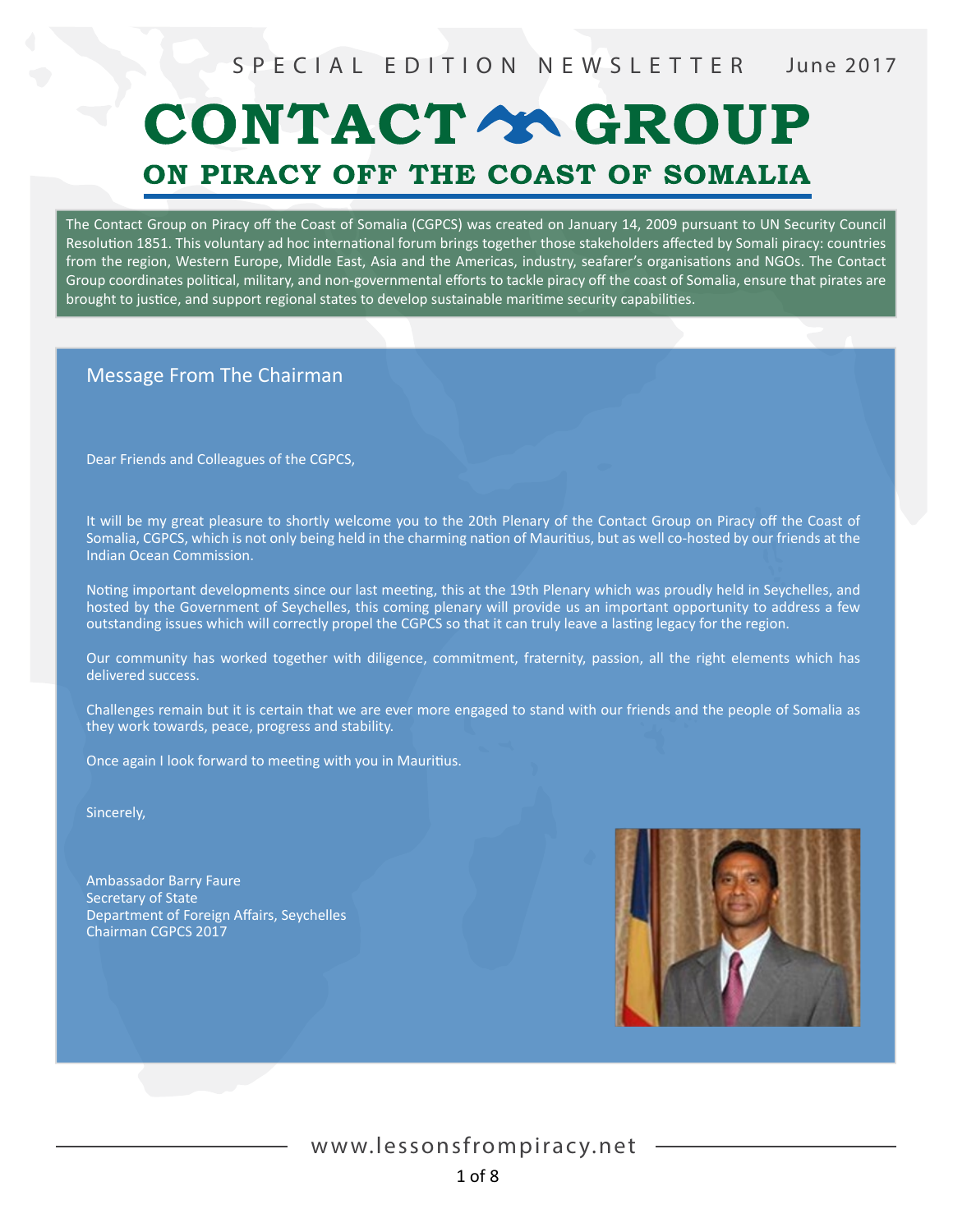#### Interview with Mr. Raymond St. Ange with The People Newspaper



The People: - The meetings on piracy held in London recently, attended by Mr Barry Faure- the Secretary of State at the Department of Foreign Affairs and current Chairman of the CGPCS, have been described as successful. Mr St Ange, kindly brief this newspaper about these meetings?

Answer – Firstly the meetings in the United Kingdom provided an opportunity for Ambassador Faure in his capacity as Chairman of the CGPCS, to meet for himself, key organizations, leaders in foreign government agencies, other stakeholders, who are members of the contact group. Considering that it was just a few short months ago, in December 2016, that the chairmanship changed hands from Minister Morgan to Ambassador Faure, however with Seychelles still in the 'driver's' seat with an extended mandate,, and with all the work that continues to date, this opportunity to attend was most opportune and timely.

As to the meetings – of course Chairman Faure delivered a keynote speech before those assembled at the Oceans Beyond Piracy meeting, reviewing the state of maritime security for the year 2016. The OBP is a strong supported and major contributor in terms of advocacy and leadership within the CGPCS.

As well Ambassador Faure accepted an invitation by the Foreign Commonwealth Office to visit the UK's National Maritime Information and Coordination Centre, the EUNAVFOR's headquarters at Northwood, and a roundtable meeting held at the Chatham House in London, where matters of maritime security, and piracy were robustly discussed.

Let us not forget the very important conference hosted by the Prime Minister of the United Kingdom, London/ Somalia Conference 2017. This meeting brought regional leaders from East Africa and the newly elected president of the Federal Republic of Somalia together, and came at an important moment for the international community and for Somalia. With famine now striking at Somalia bringing further grief and pain to the good people of Somalia, a coordinated response to assist Somalia was needed.

At each venue and at every opportunity the Chairman reminded those present that Seychelles is organising the 20th Plenary of the CGPCS which is being held in Mauritius as from the 5th of July 2017 until the 7th of July, to be co hosted by the Indian Ocean Commission

From the Chairman's briefing to us at the Secretariat we understood that Seychelles's chairmanship of the CGPCS and its leadership within the region has been greatly appreciated.



The People:- In your press release you mentioned about EUNAVFOR, is Seychelles expecting more collaboration from them- we have heard recently that Somali pirates are active again following the departure of NATO?

Answer – EUNAVFOR's mission within the Indian Ocean and with the Seychelles remains as per its operational plans, and its engagements to date continue unabated. We anticipate further discussions within the 20th Plenary with representatives of the EUNAVFOR as to what happens after December 2018 considering recent acts of piracy off the coast of Somalia.

www.lessonsfrompiracy.net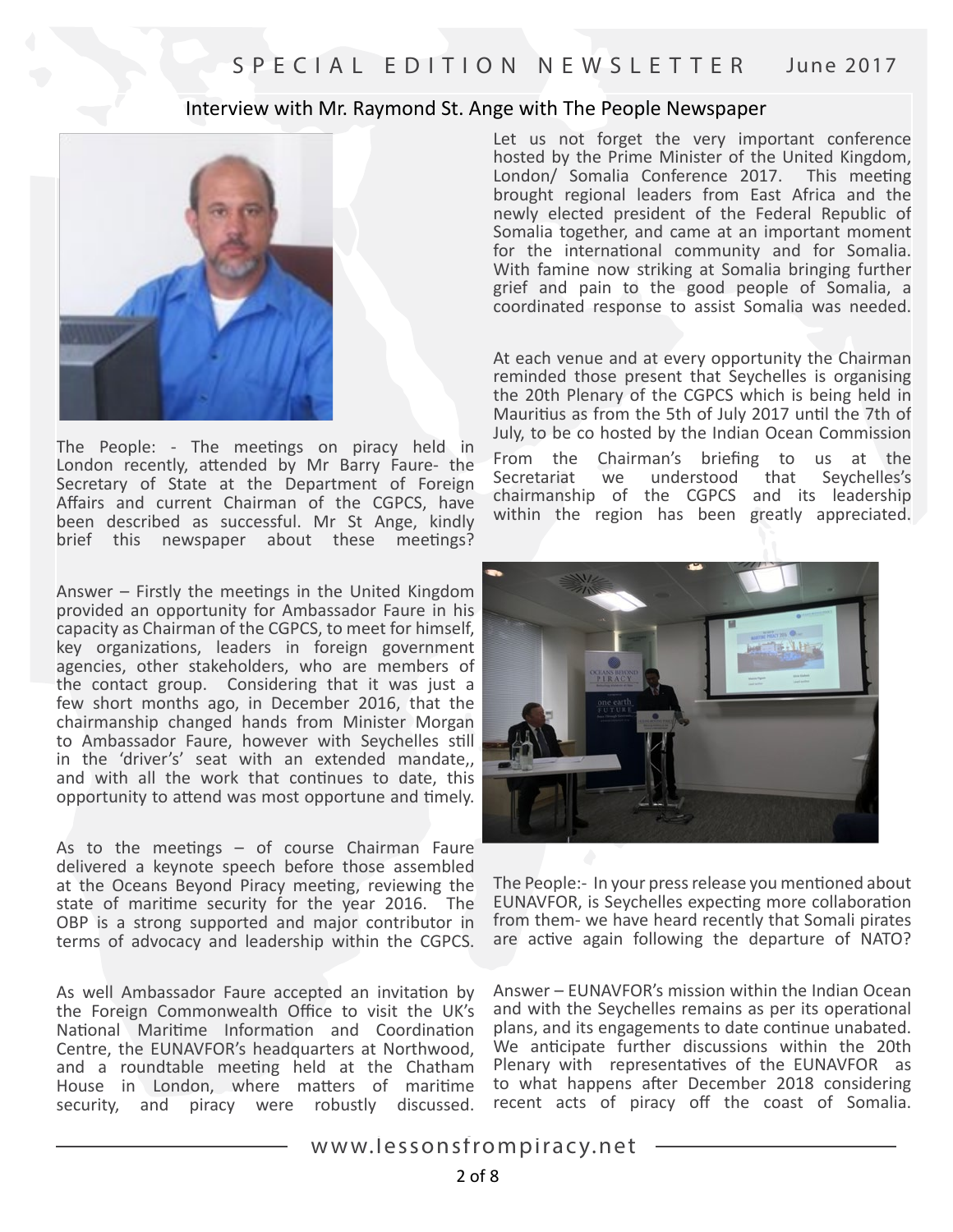The People:- The fact that Seychelles has been chairman of the CGPCS for two years probably shows that we are doing a fine job. Other than the fact that we are outspoken about piracy in the region. What are our success stories under this chairmanship? Are we hoping to continue with the chairmanship of CGPCS?

Answer – In answering as to our ability to continue on as chair of the group the answer in short is that it is time to hand over despite some within the community suggesting that Seychelles stay on. The work of the chair and of the secretariat requires commitment and ability to deliver. Seychelles for its two years at the helm has demonstrated clearly that it could deliver and it has.

As to success stories the major milestone arrived late last year in October 2016, when the last remaining hostages being held by Somali pirates were finally released. This was a goal of the group which was achieved. Other successes have been arrived at by merely being able to keep the group focused, following the 19th Plenary which was held successfully in Seychelles last year, coordinating meetings, liaising with working groups, and probably most important keeping in touch, taking into account other members points of view. While in UK the chair was told that Seychelles had excelled in its communication to members by simply making sure that the group's quarterly Newsletter was completed and delivered on time.

Locally the Secretariat has engaged with the University of Seychelles to support their 'Sir James Mancham Peace and Diplomacy Centre' initiative which we find as being very complimentary to over-all efforts in the region as far as peace and prosperity is concerned as we work to put an end to piracy.. To that end we have been able to put into contact a major university and well known private enterprise with the UNISEY.

The People:-What new measures is the CGPCS proposing in order to mitigate further acts of piracy?

Answer - The chairman will be convening a meeting of Working Group 3 – which following the 19th Plenary went dormant because its goals had been achieved at that time. Following recent acts of piracy, the need for this Working Group which focuses on maritime coordination, to activate itself is required. Currently the UAE sits as chair of this Working Group. Other measures have been decided upon but will need to be discussed first with members of the contact group as per planned agenda at the 20th Plenary in Mauritius.

The People:- Is there a renewed need for our mariners to be protected locally?.

Answer – Safety at sea for mariners is always a must. As regards mariners from Seychelles again the short answer is a firm yes IF they are intending to traverse waters which are well within the designated High Risk Area, or HRA. If so then mariners must abide to what is called Best Management Practices (4) or BMP4, which has been put into place by the industry. The closer one sails to Somalia the more there is a need to ensure adherence to BMP4. Mariners locally would be well advised to seek information with the Seychelles Maritime Safety Administration, the SMSA as to current security requirements which are in place.

Let me now as well take this opportunity to extend a thank you to the British High Commissioner to Seychelles, Her Excellency Mrs. Caron Röslher. Her office coordinated and supported both invitations and travel to the UK for the Chairman. The UK's role in the CGPCS remains without a doubt key and very important. So our thanks once again to the British High Commission.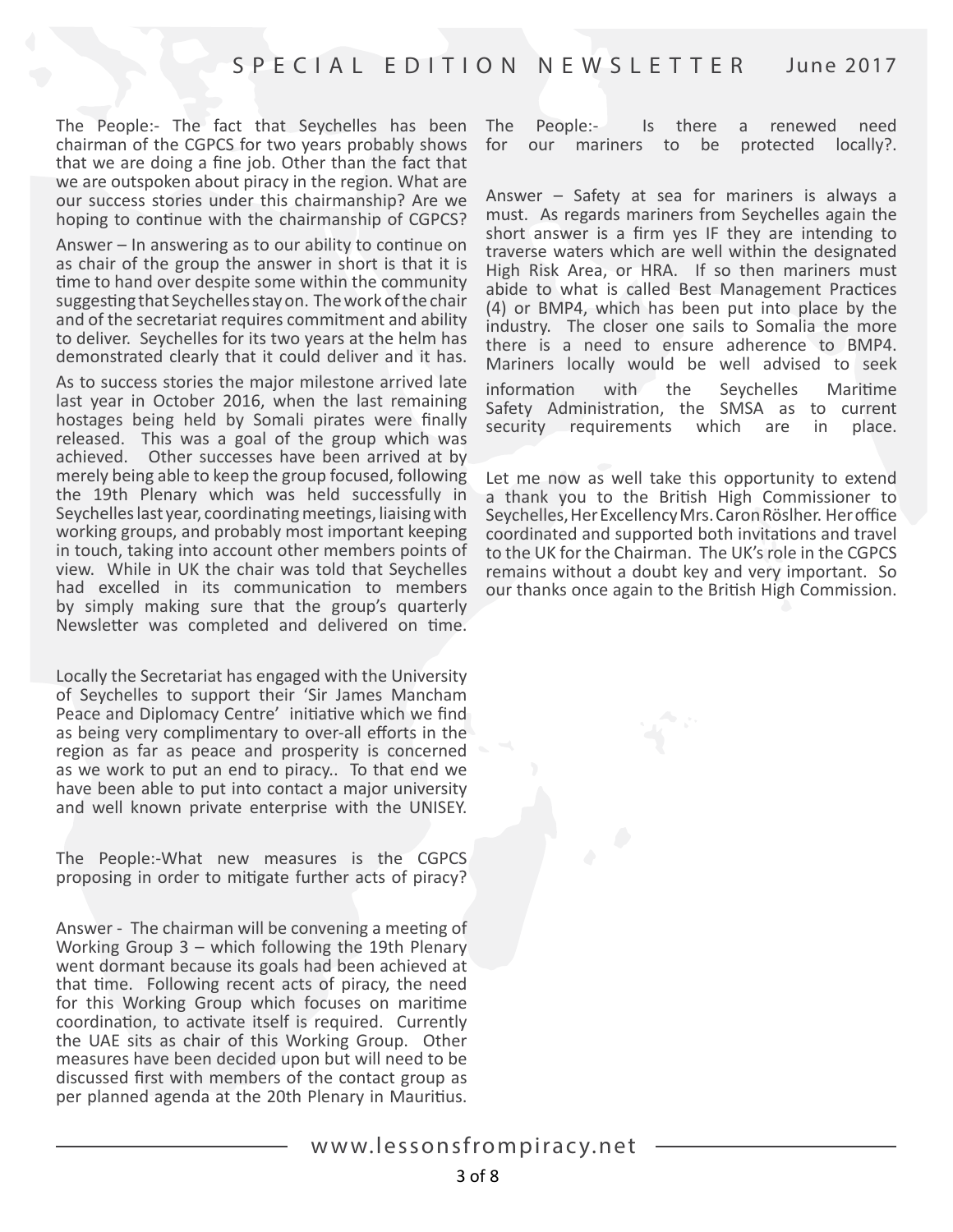# SPECIAL EDITION NEWSLETTER June 2017 Maritime Crime Programme - Indian and Pacific Oceans



In Kenya, UNODC GMCP assistance to the Maritime Police Unit continues. With an area of responsibility stretching 136Km of coastline, the MPU cannot rely only on sea patrols. UNODC has therefore procured radio equipment for the unit including three interlinked VHF repeaters which will provide coverage over the entire stretch from Lamu to Kiunga on the Kenya-Somalia border. Installations will commence around mid-June as will training.

In Sri Lanka, the Southern Route Partnership (SRP) convened a meeting of Heads of Drug Enforcement Agencies of the Indian Ocean region on 1 and 2 June to coordinate counter narcotics operations in the post-monsoon period when dhow traffic spikes in the Indian Ocean. The drug enforcement agencies in the Indian Ocean region will work closely with the Combined Maritime Forces (CMF) and the Regional Maritime Information Fusion Centre (RMIFC) to identify and disrupt drug trafficking activity at sea. GMCP provides the secretariat and coordination role for the Southern Route Partnership (SRP).

Also in Sri Lanka, GMCP conducted a needs assessment through discussions with the Chief Justice, Judicial Service Commission and Judge's Institute to identify potential areas in which the GMCP could usefully support Sri Lanka.

In Seychelles, implementation of the project to support improvements to judicial processes commenced with the visit of three judicial experts. They will advise and support the Seychelles judiciary in the implementation of new trial management procedures, the introduction of a central listing system, automated transcription recording, and automated summons issuing system, all of which will greatly improve the delivery of justice in Seychelles.

Also in Seychelles, EU NAVFOR in Partnership with UNODC GMCP conducted a Piracy Prosecution Pathway Exercise (system check exercise) to ensure the currency of the piracy prosecutions process developed in Seychelles. The exercise conducted several table-top exercises relating to elements of the piracy prosecution model and validated the capacity of Seychelles to conduct piracy trials in the future.

Finally, in The Hague, the Law Enforcement Task Force (LETF) of the Contact Group on Piracy off the Coast of Somalia (CGPCS) was convened with the support of UNODC as the Secretariat. Law enforcement agencies from 7 countries and 2 international organisations attended the meeting. The LETF discussed collaborative action against several high value targets involved in organizing maritime piracy in Somalia. The task force will continue to meet regularly to coordinate its efforts against pirate leaders and financiers.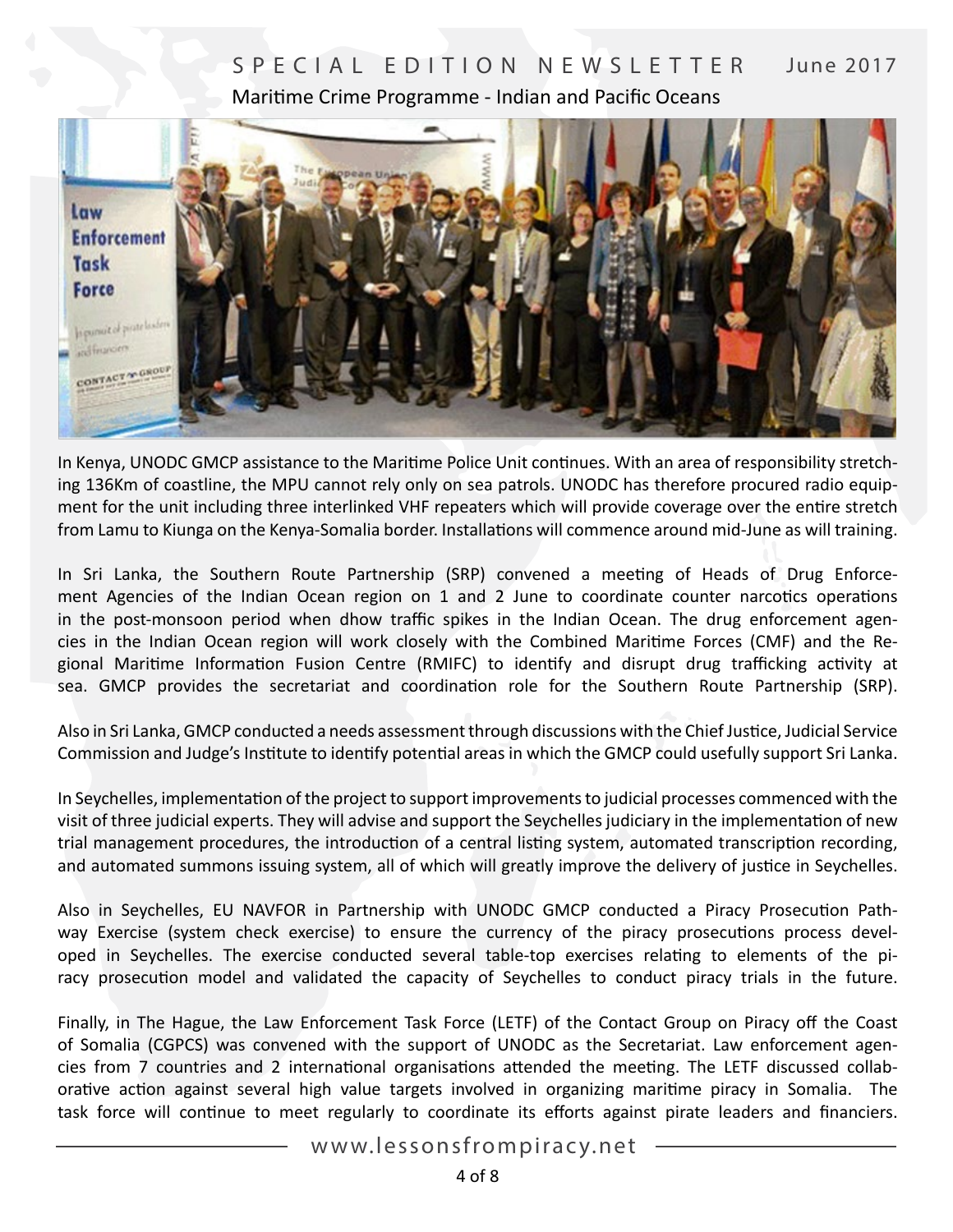Maritime Crime Programme - Horn of Africa





In Bosasso, Puntland, a large consignment of life vests was delivered to the Port Police to increase security during patrols. Radio equipment, purchased by EU CAP Somalia, was also delivered. The latter is part of a joint project to increase radio connectivity along the Somali coast and will be set up in the Radio Operations Room of the UNODC constructed Headquarters of the Bosasso Port Police adjacent to the harbour.

In Mogadishu, a new patrol boat was delivered to the Mogadishu Maritime Police Unit. Coxswains Officers will conduct sea trials on the boat next week.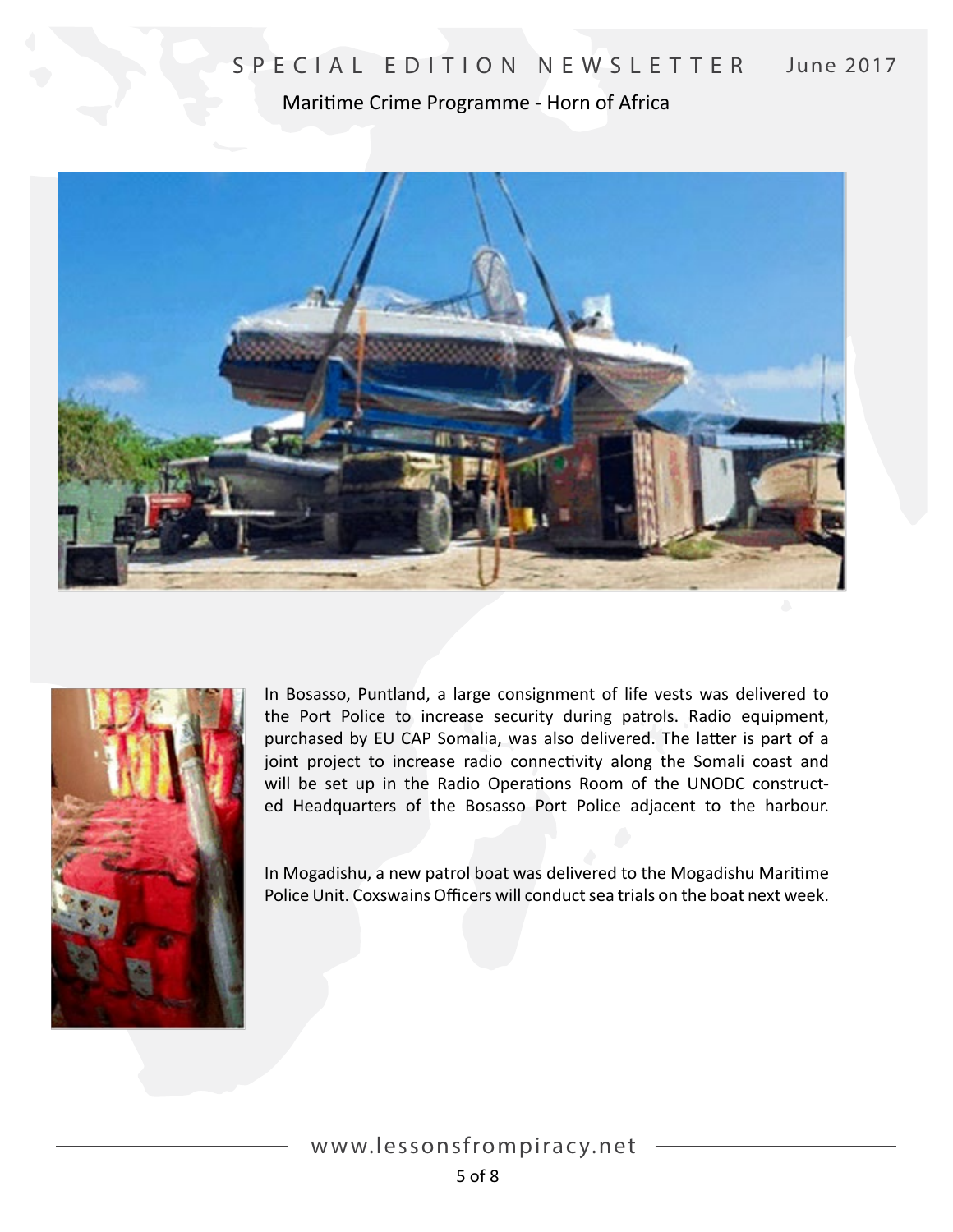#### MARITIME CRIME PROGRAMME - DETENTION AND TRANSFER

Last week in Puntland, UNODC GMCP's four Swedish Prison Mentors, seconded by the SPPS, met in Garowe to coordinate and plan training of prison staff in Hargeisa and Garowe. The event also included a football match at Garowe prison - UNODC vs. Garowe prison.





In Somaliland, UNODC delivered Dynamic Security training to prison staff at Hargeisa Prison. 15 staff, who all hold different positions and responsibilities within the prison, participated in the training along with members of the security team. The aim of the training was to improve security and safety at the prison.



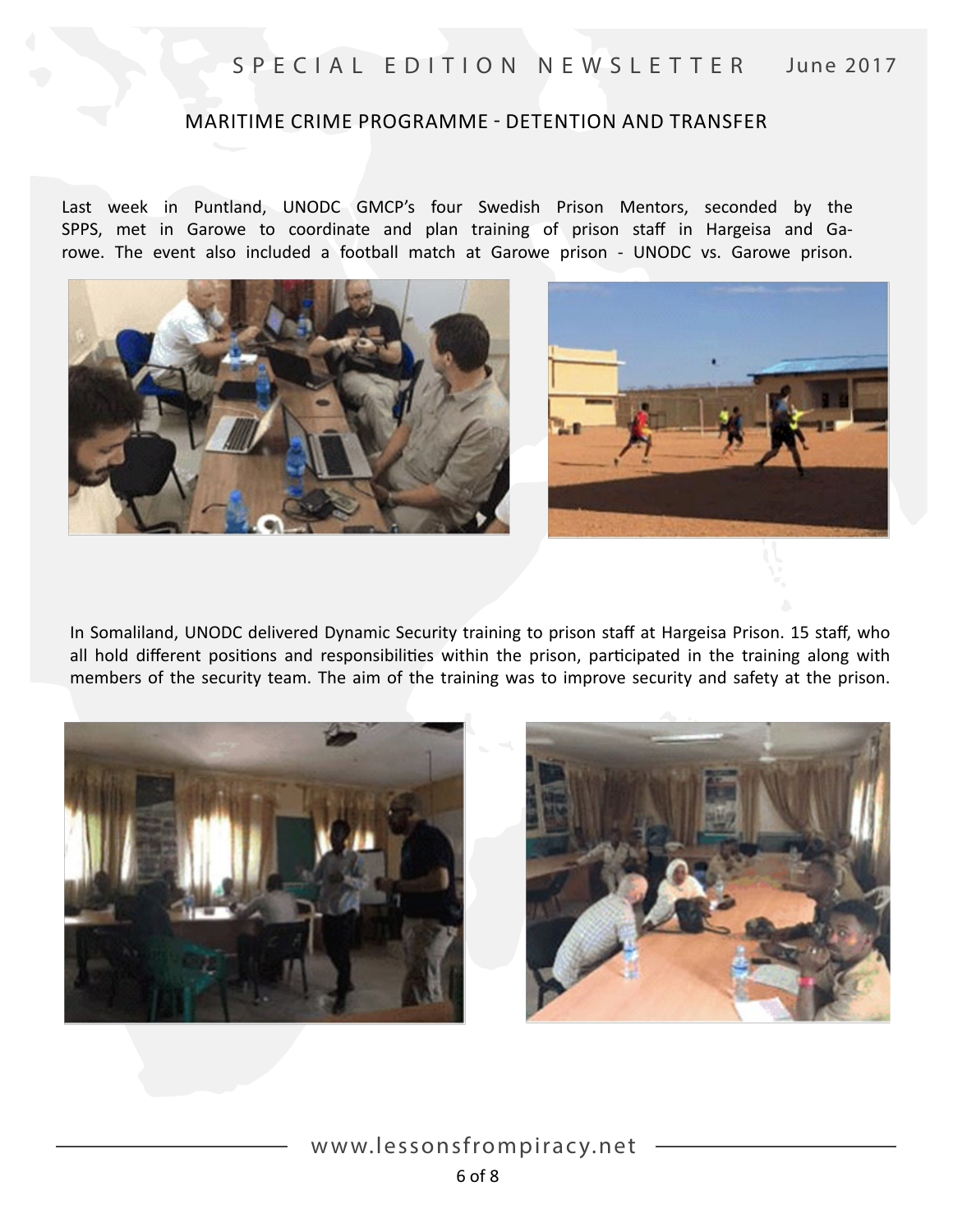### MARITIME CRIME PROGRAMME - ATLANTIC

From the 29 May - 1 June in Abidjan, Ivory Coast, 12 prosecutors and judges from Cameroon, Sao Tomé and Principe, Ivory Coast, and Ghana met to discuss differences between national extradition and mutual legal assistance procedures on maritime crime cases. The procedures were analyzed with an aim to finalize a model of agreement for the hand-over of pirates in the Gulf of Guinea which has been drafted by the GMCP. At the end of the meeting, a mock trial tested the agreement, extradition procedures, and the Cameroonian national legislation on a piracy case. After cross-examination of witnesses, the arguments of the defence prevailed.